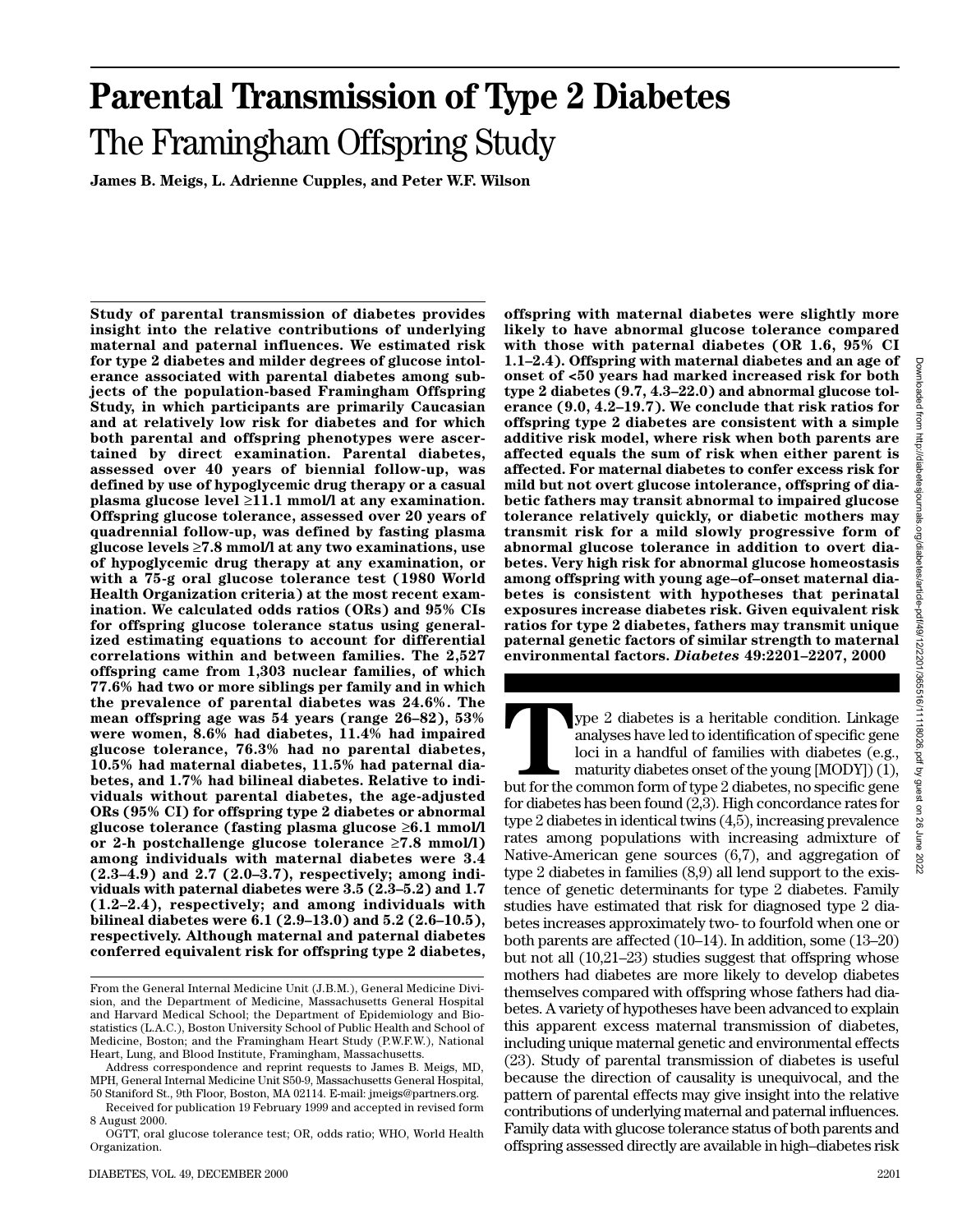populations (10,18,21), but such data are sparse in lowerrisk populations. We examined risk for type 2 diabetes and milder degrees of glucose intolerance, conditioned on directly ascertained parental diabetes status, among subjects of the population-based Framingham Offspring Study.

# **RESEARCH DESIGN AND METHODS**

## **Participants.**

*Parents.* The original cohort of the Framingham Heart Study consisted of 5,209 men and women, including 1,404 couples, randomly selected from the community of Framingham, Massachusetts, aged 30–62 years at the study onset in 1949 (24). At the time of recruitment, this community was essentially all Caucasian and of mixed European ethnic descent. Participants were examined biennially for the interval development of cardiovascular diseases and their risk factors, including diabetes. For this analysis, we assessed development of diabetes in the original cohort (the parents) through 1989 (the 20th examination cycle) after a mean duration of follow-up of 42 years, when the mean age of surviving parents was  $79 \pm 8$  years (mean  $\pm$  SD).

Parental diabetes in this study was defined as treatment with insulin or oral hypoglycemic medications, a casual plasma glucose level ≥11.1 mmol/l at any examination, or a plasma glucose level ≥11.1 mmol/l 1 h after a 50-g oral glucose tolerance test (OGTT) administered at examination cycle 10. We used more stringent blood glucose criteria than the previously published Framingham Study criteria for diagnosis of diabetes (25) to improve consistency with World Health Organization (WHO) criteria (26) and specificity of the parental diabetes phenotype. The Framingham cohort is a low–diabetes risk population: using more lenient random glucose criteria (≥8.3 mmol/l), we previously established that the incidence of diabetes among Framingham men aged 50–59 years was 5.7 cases per 1,000 persons per year—about one-tenth the rate among similar Pima men (27). We assumed that parental diabetes was type 2 diabetes, based on extremely low rates of type 1 diabetes in this population (see below) and on high rates of type 2 diabetes in U.S. national survey estimates of Caucasian populations (1). The age of onset of parental diabetes was defined as the parent's age at the examination at which diabetes was first diagnosed.

*Offspring.* Subjects of the Framingham Offspring Study are the natural children of the original Framingham Heart Study cohort families, aged 12–58 years old at the first offspring examination in 1971–1975 (28). Out of 1,404 original nuclear families, 2,629 children from 1,303 families completed 20 years of quadrennial follow-up through 1995, the fifth examination cycle (January 1991 through June 1995). Removing 100 with missing glucose tolerance status and 2 with type 1 diabetes left 2,527 subjects (1,201 men and 1,326 women) with both known glucose tolerance status and known parental diabetes status.

We measured plasma glucose with a hexokinase reagent kit (A-gent glucose test; Abbott, South Pasadena, CA). Glucose assays were run in duplicate and the intra-assay coefficient of variation ranged from 2 to 3%, depending on the assayed glucose level. We defined offspring obesity as a baseline BMI (assessed at examination 1) exceeding  $27.3 \text{ kg/m}^2$  in women or  $27.8 \text{ kg/m}^2$  in men, corresponding to ~120% ideal body weight (29).

*Offspring diabetes diagnoses.* We ascertained offspring diabetes status using two methods. First, based on 20 years of observation, 103 offspring were classified with diagnosed diabetes if the fasting plasma glucose level was ≥7.8 mmol/l at any two examinations or they reported hypoglycemic drug therapy at any examination. Of these, 2 individuals younger than 35 years at diagnosis and requiring subsequent continuous insulin therapy were considered to have type 1 diabetes and excluded, leaving 101 with diagnosed type 2 diabetes. The age of onset of offspring-diagnosed diabetes was defined as the age at the first examination where these diagnostic criteria were met. We calculated the cumulative incidence of diagnosed diabetes using Kaplan-Meier product limit estimates, with diabetes age of onset as the time failure variable and nondiabetic subjects censored at their age at examination 5 (30).

Second, we used an OGTT at the fifth examination cycle to categorize the glucose tolerance status of subjects without diagnosed diabetes. After an overnight fast, plasma samples were drawn from all 2,527 study subjects for glucose measurement. A 75-g OGTT was administered according to WHO standards (26) to 2,426 subjects without diagnosed diabetes, and 2-h postchallenge glucose levels were measured. Subjects were classified with normal glucose tolerance (*n* = 1,943) if the fasting plasma glucose level was <6.1 mmol/l and the 2-h postchallenge plasma glucose level was <7.8 mmol/l, with abnormal glucose tolerance if either the fasting or postchallenge glucose levels were above normal (*n* = 584 including diabetes), and with OGTT-detected diabetes if either the fasting plasma glucose level was ≥7.8 mmol/l or the 2-h postchallenge glucose level was ≥11.1 mmol/l (*n* = 115) (26,31). Offspring with diagnosed and OGTT-detected diabetes were grouped together (and referred to as having type 2 diabetes; *n* = 216) for all analyses except age of onset analyses, where only those with diagnosed diabetes were considered.

**Statistical analysis.** We performed analyses for sexes combined and for men and women separately using the SAS statistical package (32). Statistical significance was defined as a two-tailed  $P$  value <0.05. We classified offspring as having no parent, mother only (maternal), father only (paternal), or both parents (bilineal) with diabetes. We also classified both parental and offspring diabetes as young age of onset  $(*50* years old)$  or older onset  $(≥50$ years old). Because observations within families are not independent of one another, we used mixed effects analysis of variance models, which account for lack of independence among observations, to calculate and compare age, baseline BMI, plasma glucose levels, and diagnosed diabetes age of onset among offspring according to parental diabetes status (33). We adjusted *P* values in multiple pairwise comparisons using the Tukey method (34).

We used generalized estimating equations (35), which, like mixed effects models, account for lack of independence among observations, to calculate odds ratios (ORs) and 95% CIs for offspring glucose tolerance categories. Models included terms for offspring age (used as a continuously distributed variable), maternal diabetes only, paternal diabetes only, and bilineal diabetes, with offspring with no diabetic parents as the referent group, except in models assessing possible maternal excess transmission, in which offspring with paternal diabetes were used as the referent group. We also calculated the prevalence of parental diabetes among the 216 offspring with previously diagnosed and OGTT-diagnosed diabetes, using the  $\chi^2$  test to compare differences in the prevalence of maternal and paternal diabetes.

#### **RESULTS**

The 2,527 offspring came from 1,303 nuclear families with one (*n* = 567 families, 22.4% of families), two (*n* = 846, 33.5%), three (*n* = 588, 23.3%), four (*n* = 324, 12.8%), five (*n* = 90, 3.6%), six (*n* = 84, 3.3%), or seven (*n* = 28, 1.1%) siblings per family. In these families, the prevalence of a history of maternal diabetes was 23.6% (95% CI 21.3–25.9) and of paternal diabetes was 25.6% (23.2–27.9); among these mothers and fathers, the mean age of onset of diabetes was  $60 \pm 10$  years.

Among the offspring, 1,929 (76.3%) had no parental diabetes, 265 (10.5%) had maternal diabetes, 291 (11.5%) had paternal diabetes, and 42 (1.7%) had bilineal diabetes. Distributions of parental diabetes were similar when comparing offspring men to women. The prevalence of diagnosed and OGTT-detected diabetes was higher in men than in women  $(10.0 \text{ vs. } 7.2\%; P = 0.01)$ , as was the prevalence of abnormal glucose tolerance (men, 24.9%, vs. women, 21.5%; *P* = 0.04). Despite these differences, there was no interaction by offspring sex on associations between parental diabetes and levels of fasting or postchallenge plasma glucose levels or categorical diabetes or abnormal glucose tolerance (*P* > 0.08 for all interaction terms). Because parental effects were similar among both male and female offspring, we only present sexcombined results. The cumulative incidence of offspringdiagnosed diabetes at age 60 years was 5.1% (95% CI 3.8–6.3) and at age 70 years was 14.0% (10.4–17.5).

The cumulative distributions of fasting and postchallenge glucose levels, stratified by parental diabetes status, are shown in Fig. 1. The cumulative distributions of fasting glucose levels among offspring with parental diabetes were shifted toward higher glucose levels relative to individuals without parental diabetes, with the distribution of individuals with maternal diabetes shifted higher relative to individuals with paternal diabetes. Thus, at each threshold used as a criterion to classify glucose tolerance (vertical lines), a higher proportion of offspring with parental diabetes relative to those without parental diabetes exceeded that value. For example, 43% of offspring with bilineal diabetes had fasting glucose levels ≥6.1 mmol/l, whereas 29% with maternal diabetes, 16% with paternal diabetes, and 11% without parental diabetes had fasting plasma glucose levels exceeding this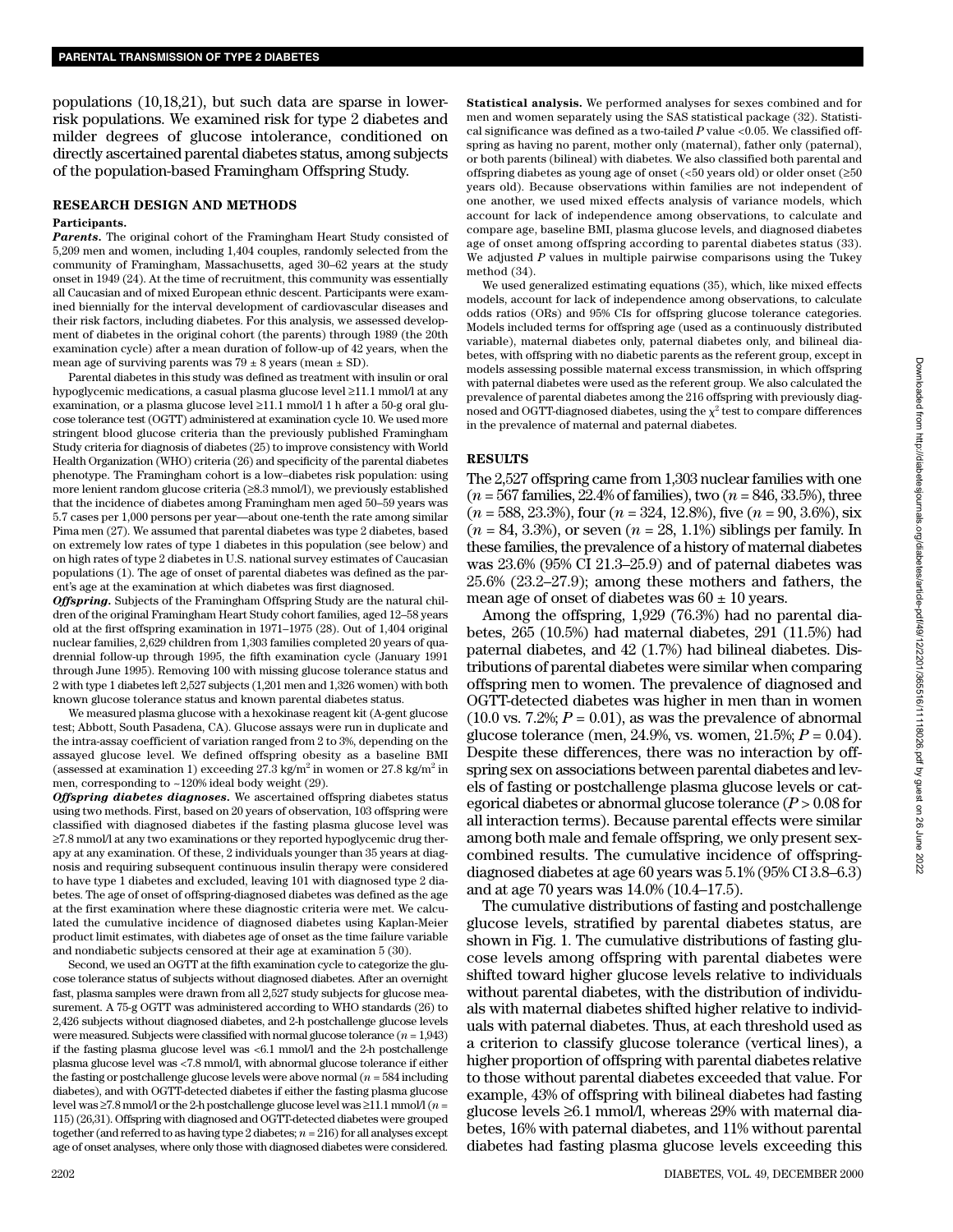

**FIG. 1. Cumulative distributions of fasting (***n* **= 2,527) and 2-h postchallenge (***n* **= 2,426) plasma glucose levels among Framingham Offspring Study subjects, stratified by parental diabetes status. Thresholds used as criteria to classify glucose tolerance categories are indicated by vertical lines. A larger proportion of offspring with parental diabetes relative to offspring without parental diabetes exceed each threshold, and a larger proportion of offspring with maternal diabetes relative to offspring without paternal diabetes exceed each threshold.**

threshold. For the cumulative distribution of postchallenge glucose levels, a higher proportion of offspring with maternal or bilineal diabetes relative to those with none or paternal diabetes exceeded the threshold defining impaired glucose tolerance: 35% with bilineal diabetes, 30% with maternal diabetes, 16% with paternal diabetes, and 14% without parental diabetes had fasting plasma glucose levels ≥7.8 mmol/l. The prevalence of subjects in each glucose tolerance category, stratified by age at examination 5, is shown in Table 1.

Although offspring with paternal diabetes were younger at examination 5 compared with those with maternal diabetes  $(51 \text{ vs. } 56 \text{ years}, P = 0.0005)$ , adjustment for offspring age did not alter patterns of risk for abnormal glucose homeostasis associated with parental diabetes (Table 2). Offspring with maternal diabetes had a 2.5- to 3.5-fold increased ageadjusted risk, offspring with paternal diabetes a 1.4- to 3.5-fold increased risk, and offspring with bilineal parental diabetes were three to six times more likely than those without

## TABLE 1

Age-stratified prevalence of plasma glucose diagnostic thresholds, abnormal glucose tolerance, and type 2 diabetes, by parental diabetes

|                                          |         | Parental diabetes |        |      |  |  |
|------------------------------------------|---------|-------------------|--------|------|--|--|
|                                          | Neither | Mother            | Father | Both |  |  |
| $\boldsymbol{n}$                         |         |                   |        |      |  |  |
| $< 50$ years old                         | 709     | 77                | 123    | 13   |  |  |
| $\geq 50$ years old                      | 1,220   | 188               | 168    | 29   |  |  |
| Fasting plasma glucose $\geq 6.1$ mmol/l |         |                   |        |      |  |  |
| $< 50$ years $(\%)$                      | 4       | 18                | 14     | 46   |  |  |
| $\geq 50$ years (%)                      | 15      | 33                | 17     | 41   |  |  |
| 2-h Postchallenge glucose ≥7.8 mmol/l    |         |                   |        |      |  |  |
| $< 50$ years $(\%)$                      | 6       | 17                | 10     | 27   |  |  |
| $\geq 50$ years (%)                      | 19      | 36                | 20     | 39   |  |  |
| Abnormal glucose tolerance               |         |                   |        |      |  |  |
| $< 50$ years $(\%)$                      | 9       | 26                | 16     | 54   |  |  |
| $\geq 50$ years (%)                      | 26      | 48                | 32     | 55   |  |  |
| Type 2 diabetes                          |         |                   |        |      |  |  |
| $< 50$ years $(\%)$                      |         | 8                 |        | 23   |  |  |
| $\geq 50$ years (%)                      | 9       | 24                | 19     | 28   |  |  |

Subjects with abnormal glucose tolerance had either fasting plasma glucose ≥6.1 mmol/l or 2-h postchallenge glucose ≥7.8 mmol/l and includes diabetes; type 2 diabetes includes both diagnosed and OGTT-detected diabetes.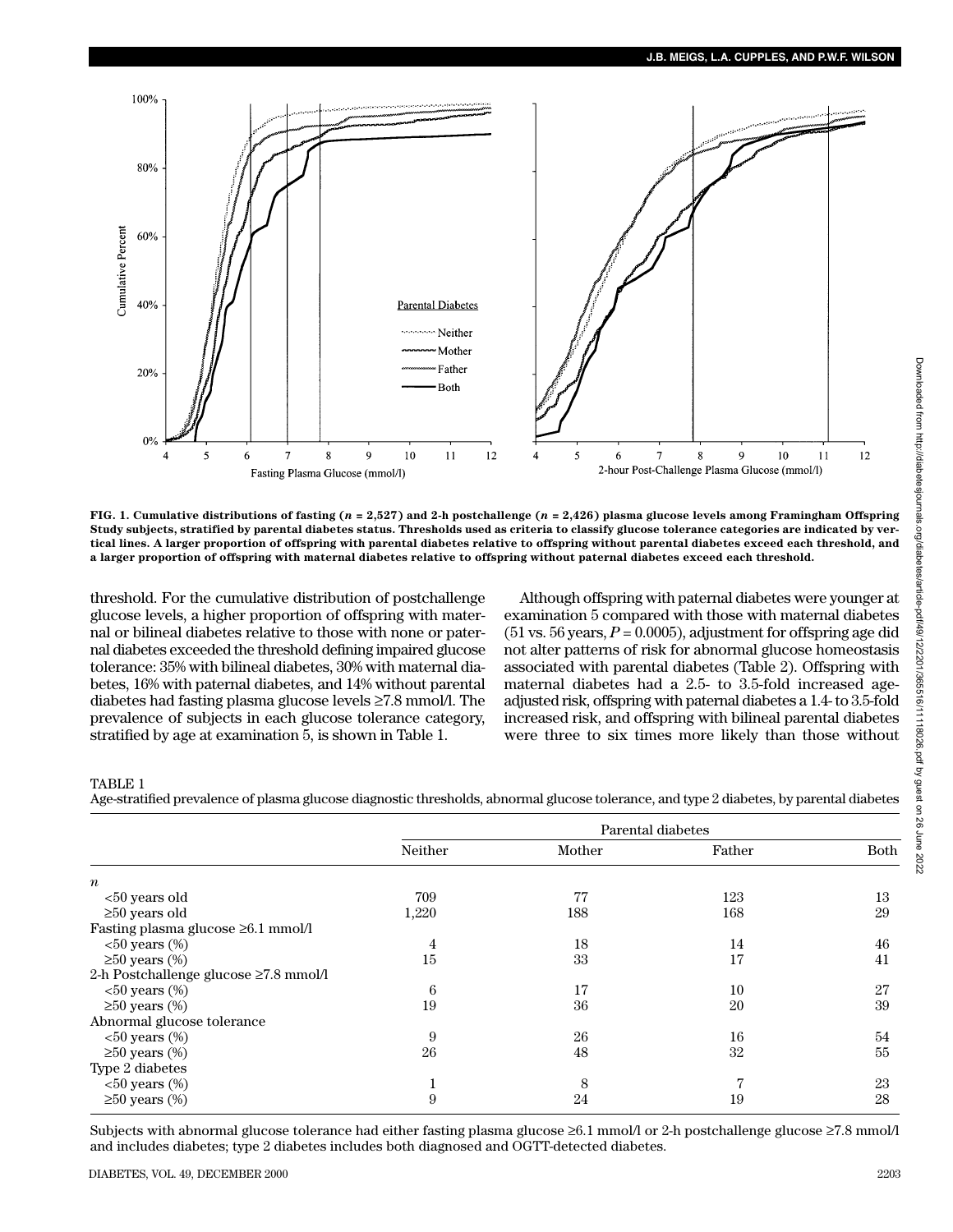## TABLE 2

Age-adjusted ORs for plasma glucose diagnostic thresholds, abnormal glucose tolerance, and type 2 diabetes, by parental diabetes

|                                             |                | Parental diabetes |                 |
|---------------------------------------------|----------------|-------------------|-----------------|
|                                             | Mother         | Father            | Both            |
| Fasting plasma glucose $\geq 6.1$ mmol/l    | $3.0(2.2-4.2)$ | $1.8(1.3-2.7)$    | $6.2(3.1-12.5)$ |
| 2-h Postchallenge glucose $\geq 7.8$ mmol/l | $2.5(1.8-3.4)$ | $1.4(0.95-2.0)$   | $3.3(1.5-7.3)$  |
| Abnormal glucose tolerance                  | $2.7(2.0-3.7)$ | $1.7(1.2 - 2.4)$  | $5.2(2.6-10.5)$ |
| Type 2 diabetes                             | $3.4(2.3-4.9)$ | $3.5(2.3-5.2)$    | $6.1(2.9-13.0)$ |

Data are ORs (95% CI) adjusted for age as continuously distributed. Referent groups are offspring without parental diabetes. Subjects with abnormal glucose tolerance had either fasting plasma glucose ≥6.1 mmol/l or 2-h postchallenge glucose ≥7.8 mmol/l and includes diabetes; type 2 diabetes includes both diagnosed and OGTT-detected diabetes.

parental diabetes to meet abnormal glucose homeostasis criteria. In addition, further adjustment for baseline BMI did not substantially attenuate risk for offspring abnormal glucose homeostasis, even though offspring with parental diabetes were more obese at baseline than those without parental diabetes (BMI 26.2  $\pm$  4.9 vs. 25.0  $\pm$  4.1 kg/m<sup>2</sup>,  $P = 0.0001$ ) and greater offspring baseline BMI–increased risk for subsequent type 2 diabetes (age-adjusted OR,  $95\%$  CI, for a 1.0 kg/m<sup>2</sup> increase in BMI: 1.18, 1.15–1.21). The age- and BMI-adjusted OR (95% CI) for offspring type 2 diabetes among individuals with maternal diabetes was 2.8 (1.9–4.1), among those with paternal diabetes was 3.0 (2.0–4.5), and among those with bilineal diabetes was 6.0 (2.8–12.7). The age- and BMIadjusted OR (95% CI) for abnormal glucose tolerance among individuals with maternal diabetes was 2.4 (1.8–3.3), among those with paternal diabetes was 1.5 (1.1–2.1), and among those with bilineal diabetes was 4.9 (2.4–9.9).

Maternal and paternal diabetes conferred equal risk for offspring type 2 diabetes, but offspring with maternal diabetes were at excess risk for exceeding subdiabetic glucose intolerance criteria (with paternal diabetes as the referent group, age-adjusted OR [95% CI] for maternal diabetes predicting offspring fasting plasma glucose ≥6.1 mmol/l: 1.6 [1.04–2.6]; ≥7.8 mmol/l: 1.8 [1.1–2.8]; abnormal glucose tolerance: 1.6 [1.1–2.4]; type 2 diabetes: 1.0 [0.6–1.6]). In addition, the prevalence of a history of maternal diabetes (23%) and paternal diabetes (18%) among the 216 offspring with type 2 diabetes was not statistically different  $(P = 0.08)$ .

Maternal diabetes age of onset had a marked effect on risk for offspring abnormal glucose homeostasis (Table 3).

Offspring with maternal diabetes age of onset <50 years had a 7- to almost 10-fold increased odds of meeting criteria for abnormal or diabetic glucose tolerance compared with individuals without parental diabetes, whereas individuals with older maternal diabetes age of onset had only a 2- to 3-fold increased odds. Offspring with paternal diabetes of either young or old age of onset had only two- to fivefold increased odds of abnormal glucose homeostasis compared with offspring without parental diabetes. Maternal diabetes age of onset also appeared to influence the age of onset of offspring with diagnosed diabetes. Even after adjusting for the younger age at examination 5 of diagnosed diabetic offspring with young maternal diabetes age of onset (Table 4), these subjects were significantly younger at diagnosis (47 years, *P* < 0.02 for all pairwise comparisons) than those with older maternal or any paternal diabetes age of onset (all >54 years).

# **DISCUSSION**

The Framingham Offspring Study provides an opportunity to examine parental transmission of glucose intolerance in a community-based population at relatively low risk for diabetes. Glucose tolerance phenotypes were assessed directly among both parents and offspring over several decades of follow-up and with an OGTT at the most recent offspring examination. We defined type 2 diabetes in both parents and offspring using the most stringent diagnostic criteria to maximize specificity of the phenotype but also defined an abnormal glucose tolerance category among offspring to examine transmission of mildly impaired glucose homeostasis.

# TABLE 3

Age-adjusted ORs for plasma glucose diagnostic thresholds, abnormal glucose tolerance, and type 2 diabetes, by parental diabetes age of onset among offspring without bilineal diabetes

|                                             | Parental diabetes age of onset |                                  |                               |                                  |
|---------------------------------------------|--------------------------------|----------------------------------|-------------------------------|----------------------------------|
|                                             | Mother<br>$< 50$ years of age  | Mother<br>$\geq$ 50 years of age | Father<br>$< 50$ years of age | Father<br>$\geq 50$ years of age |
| $\boldsymbol{n}$                            | 34                             | 231                              | 39                            | 252                              |
| Fasting plasma glucose $\geq 6.1$ mmol/l    | $8.6(4.1 - 18.4)$              | $2.5(1.7-3.6)$                   | $3.0(1.3-7.0)$                | $1.7(1.1-2.6)$                   |
| 2-h Postchallenge glucose $\geq 7.8$ mmol/l | $7.4(3.5-15.7)$                | $2.0(1.4-2.9)$                   | $0.6(0.1-2.6)$                | $1.5(1.0-2.2)$                   |
| Abnormal glucose tolerance                  | 9.0(4.2–19.7)                  | $2.3(1.6-3.1)$                   | $1.8(0.8-4.0)$                | $1.7(1.2 - 2.4)$                 |
| Type 2 diabetes                             | $9.7(4.3-22.0)$                | $2.8(1.8-4.2)$                   | $5.3(2.1-13.6)$               | $3.3(2.1-5.2)$                   |

Data are ORs (95% CI), adjusted for age as continuously distributed. Referent groups are offspring without parental diabetes. Subjects with abnormal glucose tolerance had either fasting plasma glucose ≥6.1 mmol/l or 2-h postchallenge glucose ≥7.8 mmol/l and includes diabetes; type 2 diabetes includes both diagnosed and OGTT-detected diabetes.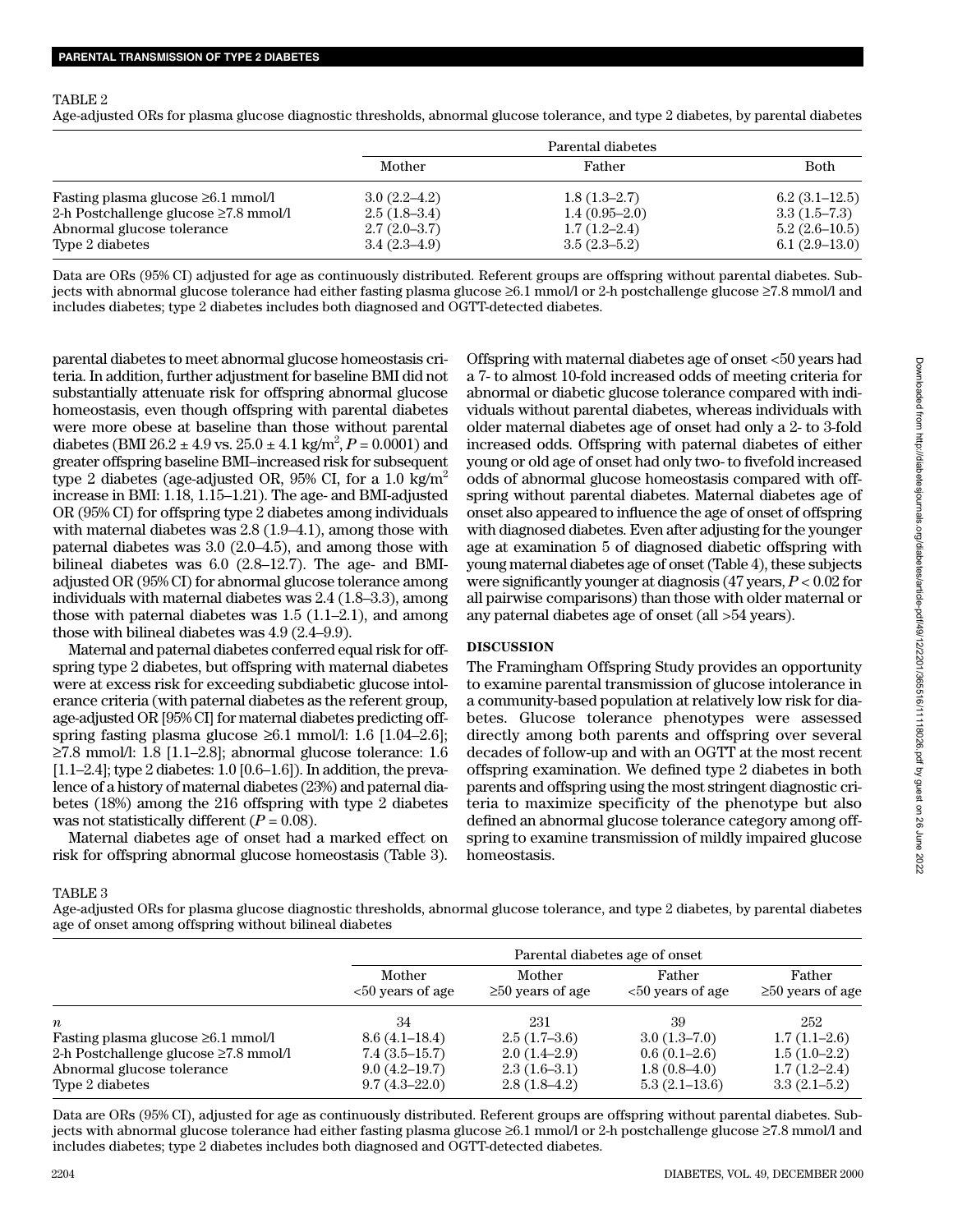## TABLE 4

Age at examination 5 and age of diagnosed diabetes onset by parental diabetes age of onset among 94 Framingham Offspring Study subjects with diagnosed type 2 diabetes and without bilineal parental diabetes

|                                                                     | Parental diabetes age of onset |                     |                        |                     |                        |  |
|---------------------------------------------------------------------|--------------------------------|---------------------|------------------------|---------------------|------------------------|--|
|                                                                     | Neither                        | Mother              |                        | Father              |                        |  |
|                                                                     |                                | $< 50$ years of age | $\geq$ 50 years of age | $< 50$ years of age | $\geq$ 50 years of age |  |
| Subjects with type 2 diabetes $(n)$                                 | 49                             |                     | 22                     | 5                   | 15                     |  |
| Age at examination 5 (years)                                        | $64 \pm 1.0$                   | $54 \pm 4.2$        | $68 \pm 1.1$           | $56 \pm 3.3$        | $57 \pm 1.4$           |  |
| Age of diabetes onset (years)                                       | $59 \pm 0.9$                   | $39 \pm 4.8$        | $61 \pm 1.0$           | $53 \pm 3.7$        | $49 \pm 1.4$           |  |
| Age of diabetes onset, adjusted<br>for age at examination 5 (years) | $57 \pm 0.7$                   | $47 \pm 3.0^*$      | $57 \pm 1.1$           | $59 \pm 2.3$        | $54 \pm 1.4$           |  |

Data are means  $\pm$  SE. \**P* < 0.02 for all pair-wise comparisons of offspring with young-onset maternal diabetes to those with no parental diabetes, older-onset maternal diabetes, or any paternal diabetes.

We found that risk for type 2 diabetes among offspring with a single diabetic parent was 3.5-fold higher and for those with two diabetic parents was 6-fold higher compared with offspring without parental diabetes. These risk ratios suggest a simple additive model for parental transmission of diabetes, in which risk when both parents are affected is a function of the sum of risk when either parent is affected: risk ratio<sub>both</sub> – 1 = (risk ratio<sub>mother</sub> – 1) + (risk ratio<sub>father</sub> – 1) (36). To the extent that type 2 diabetes is genetically transmitted, a simple additive model is consistent with transmission of two different noninteracting diabetogenic genes or closely allied sets of genes from each parent, or transmission of the same gene or sets of closely allied genes such that bilineal offspring receive a double dose of these loci. If some part of diabetes risk is environmentally transmitted, then maternal and paternal environmental exposures of equivalent strength may be acting, or maternal environmental exposures may be matched by equally strong paternal genetic exposures. The additive risk ratio model for offspring diabetes in the low–diabetes risk Framingham population is similar to that previously reported in high–diabetes risk Pima Indians, where the age-adjusted incidence rate ratio for offspring diabetes was 2.3 among Pimas with one diabetic parent and 4.5 among those with two diabetic parents compared with offspring with no diabetic parents (10). Similarity between the pattern of risk ratios in the Framingham and Pima populations suggests that whatever is actually heritable in diabetes transmission may be similar across human populations, regardless of overall absolute risk.

In the Framingham population, maternal and paternal diabetes conferred equal risk for overt type 2 diabetes among offspring in contrast to some (13–20), but not all (10,21–23), prior studies of parental diabetes transmission. However, offspring with maternal diabetes were more likely to have milder degrees of impaired glucose homeostasis compared with offspring with paternal diabetes, with 60–80% maternal excess relative odds for exceeding a fasting glucose threshold of 6.1 mmol/l, a 2-h postchallenge glucose level of 7.8 mmol/l, or both. There are a number of possible explanations why maternal diabetes might confer excess risk for mild, but not severe, glucose intolerance. First, offspring of diabetic mothers were a few years older at examination than offspring of diabetic fathers; some offspring with diabetic mothers might have had an age-related but not heritable form of glucose intolerance. However, statistical adjustment for differential age distribution

in offspring did not attenuate excess risk for mild glucose intolerance associated with maternal diabetes. Second, offspring with paternal diabetes may have moved more rapidly through the impaired prediabetic glucose tolerance state to overt diabetes than offspring with maternal diabetes, such that there were relatively few prevalent cases of abnormal glucose tolerance among offspring with paternal diabetes at examination 5. Alternatively, maternal diabetes may confer risk for a milder slowly progressive form of glucose intolerance (in addition to risk for frank type 2 diabetes), creating an excess of prevalent cases at the fifth examination.

It is possible that fetal exposures in diabetic mothers confer risk for mild slowly progressive glucose intolerance in some individuals and risk for progression to overt diabetic glucose intolerance in others. Prior evidence supports the concept that maternal diabetes is associated with an environmental transmission effect, over and above any putative genetic effect. The intrauterine environment in mothers with diabetes during pregnancy is associated with fetal undernutrition, low birth weight, insulin resistance, and adult type 2 diabetes (18,37–39). We found that maternal diabetes conferred excess risk for both impaired fasting glucose (fasting plasma glucose ≥6.1 mmol/l) and impaired glucose tolerance (postchallenge glucose ≥7.8 mmol/l), placing specific offspring at varying stages in the progression from normal to diabetic glucose tolerance (40). Longer follow-up will be required to determine whether there is a unique subset of subjects with mild glucose intolerance who do not progress to diabetes. We do not have data on diabetes before and during pregnancy but were able to classify some mothers with diabetes onset at <50 years of age— roughly, the childbearing years— and found that offspring of these mothers were at markedly increased risk for abnormal or diabetic glucose tolerance and for a younger age of onset of diagnosed diabetes, consistent with the global hypothesis that perinatal hyperglycemia confers a diabetogenic effect in offspring.

If in utero exposure is an important maternal mechanism increasing risk for overtly diabetic hyperglycemia, then based on comparable effect sizes among maternal and paternal diabetes, a unique paternal factor of similar strength to potential in utero factors may be in effect. Recent data in high–diabetes risk populations provide evidence for unique paternal genetic effects. Using family-based association methods in parent-offspring trios with type 2 diabetes, Huxtable et al. (41) reported exclusively paternal transmission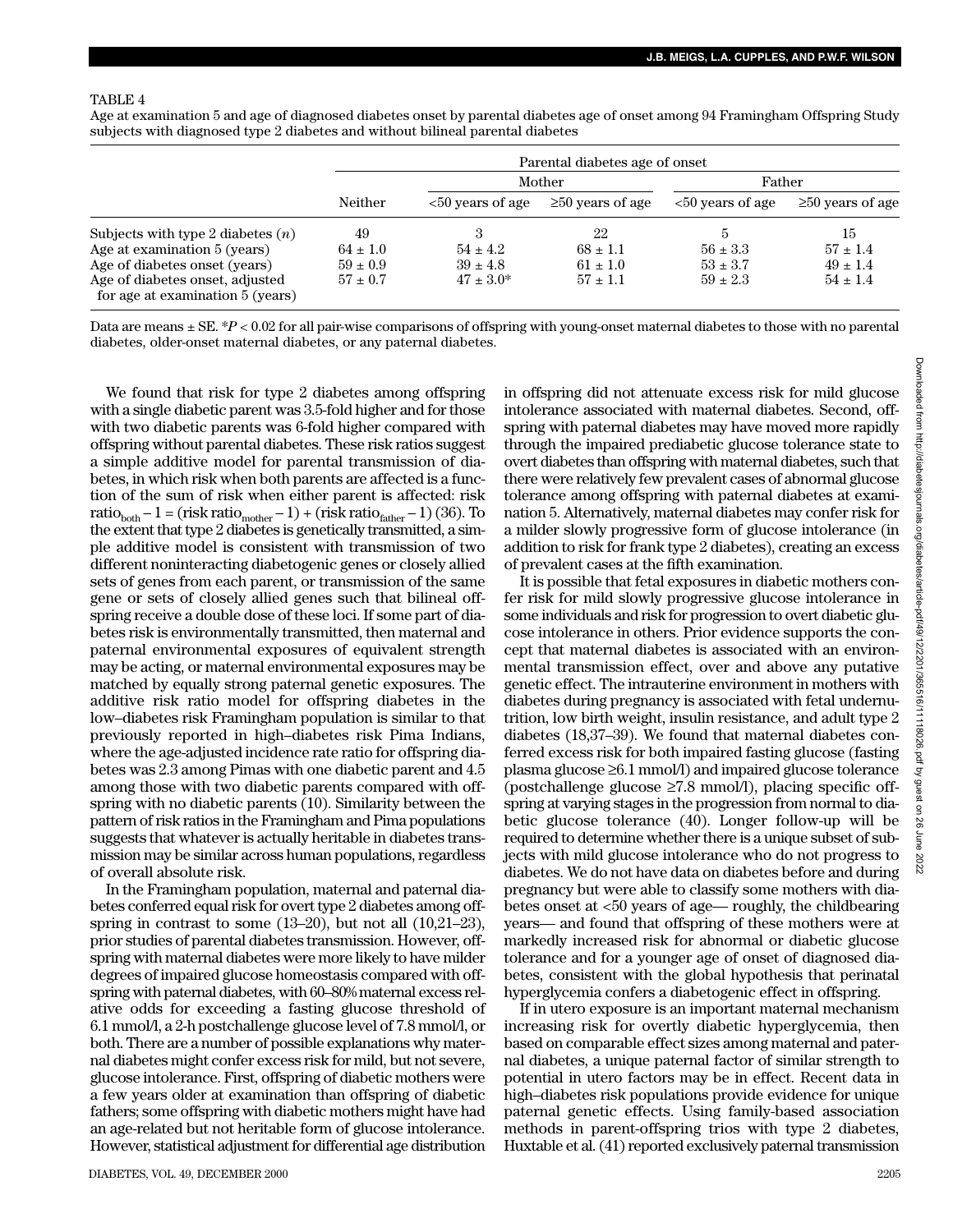of class III alleles at the variable number tandem repeat regulatory polymorphism of the insulin gene (*INS*-VNTR). The *INS*-VNTR alleles lie <5 kb upstream from the *IGF2* locus, a known mediator of fetal growth and development (42). Maternal imprinting on allelic variants at the *INS-IFG2* locus has been proposed to constitute a genetic link between maternal intrauterine exposures, paternal alleles, and type 2 diabetes (41). Data from Pima Indians also suggest the existence of a unique paternal factor associated with low birth weight. In Pimas, fathers of low–birth weight infants were at increased risk for diabetes, and low–birth weight infants were at increased risk for diabetes only when the father, but not the mother, had diabetes (43). Lack of birth weight data prevented our examination of interactions among parental diabetes, offspring infant birth weight, and adult diabetes. Nonetheless, our data are consistent with overall maternal and paternal effects of equal strength, interacting to produce an additive increased risk for offspring diabetes when both parents are affected.

In conclusion, Framingham Offspring Study data suggest a simple additive risk model for transmission of type 2 diabetes, with equivalent maternal and paternal effects on risk for overt offspring diabetes but a small excess maternal risk for milder nondiabetic offspring glucose tolerance. For this model to occur, offspring of diabetic fathers may move through abnormal to diabetic glucose tolerance relatively quickly compared with offspring of diabetic mothers, or diabetic mothers may transmit a mild slowly progressive form of abnormal glucose tolerance in addition to risk for overt diabetes. Offspring whose mothers developed diabetes at a relatively young age had a marked excess of both impaired and diabetic glucose tolerance, consistent with the hypothesis that perinatal exposures increase diabetes risk. Given equivalent risk ratios for type 2 diabetes, fathers may transmit unique paternal genetic factors of similar strength to maternal environmental factors.

## **ACKNOWLEDGMENTS**

This work was supported by a clinical research grant from the American Diabetes Association, by the Earle P. Charlton Jr. Charitable Foundation, by a Junior Faculty Development Award from SmithKline Beecham, and by a subcontract from the National Heart, Lung, and Blood Institute's Framingham Heart Study, National Institutes of Health (NIH/NHLBI contract NO1-HC-38083).

## **REFERENCES**

- 1. National Diabetes Data Group: *Diabetes in America.* 2nd ed. Bethesda, MD, National Institutes of Health, 1995
- 2. Cook JTE, Shields DC, Page RCL, Levy JC, Hattersley AT, Shaw JAG, Neil HAW, Wainscoat JS, Turner RC: Segregation analysis of NIDDM in Caucasian families. *Diabetologia* 37:1231–1240, 1994
- 3. Elbein SC, Hoffman MD, Bragg KL, Mayorga RA: The genetics of NIDDM. *Diabetes Care* 17:1523–1533, 1994
- 4. Barnett A, Eff C, Leslie D, Pyke D: Diabetes in identical twins: a study of 200 pairs. *Diabetologia* 20:87–93, 1981
- 5. Newman B, Selby JV, King MC, Slemenda C, Fabsitz R, Friedman GD: Concordance for type 2 (non-insulin-dependent) diabetes mellitus in male twins. *Diabetologia* 30:763–768, 1987
- 6. Gardner LI, Stern MP, Haffner SM, Gaskill SP, Hazuda HP, Relethford JH: Prevalence of diabetes in Mexican Americans: relationship to percent of gene pool derived from native American sources. *Diabetes* 33:86–92, 1984
- 7. Lee ET, Howard BV, Savage PJ, Cowan LD, Fabsitz RR, Oopvik AJ, Yeh J, Go O, Robbins DC, Welty TK: Diabetes and impaired glucose tolerance in three American Indian populations aged 45–74 years: the Strong Heart Study. *Dia-*

*betes Care* 18:599–610, 1995

- 8. Harlan LC, Harlan WR, Landis JR, Goldstein NG: Factors associated with glucose tolerance in adults in the United States. *Am J Epidemiol* 126:674–684, 1987
- 9. Morris RD, Rimm DL, Hartz AJ, Kalkoff RK, Rimm AA: Obesity and heredity in the etiology of non-insulin-dependent diabetes mellitus in 32,662 adult white women. *Am J Epidemiol* 130:112–121, 1989
- 10. Knowler WC, Pettitt DJ, Savage PJ, Bennett PH: Diabetes incidence in Pima Indians: contributions of obesity and parental diabetes. *Am J Epidemiol* 113:144–156, 1981
- 11. Harris MI, Hadden WC, Knowler WC, Bennett PH: Prevalence of diabetes and impaired glucose tolerance and plasma glucose levels in U.S. population aged 20–74 yr. *Diabetes* 36:523–534, 1987
- 12. Kobberling J, Tillil H: Empirical risk figures for the first-degree relatives of noninsulin-dependent diabetics. In *The Genetics of Diabetes Mellitus*. Kobberling J, Tattersall R, Eds. London, Academic Press, 1982
- 13. Mitchell BD, Valdez R, Hazuda HP, Haffner SM, Monterrosa A, Stern MP: Differences in the prevalence of diabetes and impaired glucose tolerance according to maternal or paternal history of diabetes. *Diabetes Care* 16:1262–1267, 1993
- 14. Klein BEK, Klein R, Moss SE, Cruikshanks KJ: Parental history of diabetes in a population-based study. *Diabetes Care* 19:827–830, 1996
- 15. Alcolado JC, Alcolado R: Importance of maternal history of non-insulin dependent diabetic patients. *BMJ* 302:1178–1180, 1991
- 16. Thomas F, Balkau B, Vauzelle-Kervroedan F, Papoz L: Maternal effect and familial aggregation in NIDDM: the CODIAB Study. *Diabetes* 43:63–67, 1994
- 17. Young CA, Kumar S, Young MJ, Boulton AJ: Excess maternal history of diabetes in Caucasian and Afro-origin non-insulin-dependent diabetic patients suggests dominant maternal factors in disease transmission. *Diabetes Res Clin Pract* 28:47–49, 1995
- 18. Groop L, Forsblom C, Lehtovirta M, Tuomi T, Karanko S, Nissen M, Ehrnstrom B-O, Forsen B, Isomaa B, Snickars B, Taskinen M-R: Metabolic consequences of a family history of NIDDM (The Botnia Study): evidence for sex-specific parental effects. *Diabetes* 45:1585–1593, 1996
- 19. Riley MD, Blizzard CL, McCarty DJ, Senator GB, Dwyer T, Zimmet P: Parental history of diabetes in an insulin-treated diabetes registry. *Diabet Med* 14:35– 41, 1996
- 20. Karter AJ, Rowell SE, Ackerson LM, Mitchell BD, Ferrara A, Selby JV, Newman B: Excess maternal transmission of type 2 diabetes: the Northern California Kaiser Permanente Diabetes Registry. *Diabetes Care* 22:938–943, 1999
- 21. Mitchell BD, Kammerer CM, Reinhart LJ, Stern MP, MacCluer JW: Is there an excess in maternal transmission of NIDDM? *Diabetologia* 38:314–317, 1995
- 22. Visanathan M, McCarthy MI, Snehalatha C, Hitman GA, Ramachandran A: Familial aggregation of type 2 (non-insulin-dependent) diabetes mellitus in South India: absence of excess maternal transmission. *Diabet Med* 13:232–237, 1995
- 23. McCarthy M, Cassell P, Tran T, Mathias L, Hart LMT, Maassen JA, Snehalatha C, Ramachandran A, Viswanathan M, Hitman GA: Evaluation of the importance of maternal history of diabetes and of mitochondrial variation in the development of NIDDM. *Diabet Med* 13:420–428, 1996
- 24. Wilson PWF, Kannel WB, Anderson KM: Lipids, glucose intolerance and vascular disease: the Framingham Study. *Monogr Atheroscler* 13:1–11, 1985
- 25. Donahue RP, Abbott RD, Wilson PWF: Effect of diuretic use on the development of diabetes mellitus: the Framingham Study. In *Effects of Antihypertensive Treatment on Glucose Metabolism: International Symposium, Buhlerhohe, November, 1988*. New York, Thieme, 1990, p. 46–48
- 26. World Health Organization: *WHO Expert Committee on Diabetes Mellitus: Second Report.* Geneva, World Health Org., 1980
- 27. Wilson PWF, Anderson KM, Kannel WB: Epidemiology of diabetes mellitus in the elderly: The Framingham Study. *Am J Med* 80 (Suppl. 5A):3–9, 1986
- 28. Kannel WB, Feinleib M, McNamara JR, Garrison RJ, Castelli WP: An investigation of coronary heart disease in families: the Framingham Offspring Study. *Am J Epidemiol* 110:281–290, 1979
- 29. National Institutes of Health: Health implications of obesity. *Ann Intern Med* 103:1073–1077, 1985
- 30. Harris EK, Albert A: *Survivorship Analysis for Clinical Studies.* New York, Marcel Dekker, 1991
- 31. Expert Committee on the Diagnosis and Classification of Diabetes Mellitus: Report of the Expert Committee on the Diagnosis and Classification of Diabetes Mellitus. *Diabetes Care* 20:1183–1197, 1997
- 32. SAS Institute I: *SAS/STAT User's Guide.* Version 6, 4th ed. Cary, NC, SAS Institute, 1989
- 33. SAS Institute I: *SAS/STAT Software: Changes and Enhancements Through Release 6.12.* Cary, NC, SAS Institute, 1997
- 34. Kramer CY: Extension of multiple range tests to group means with unequal